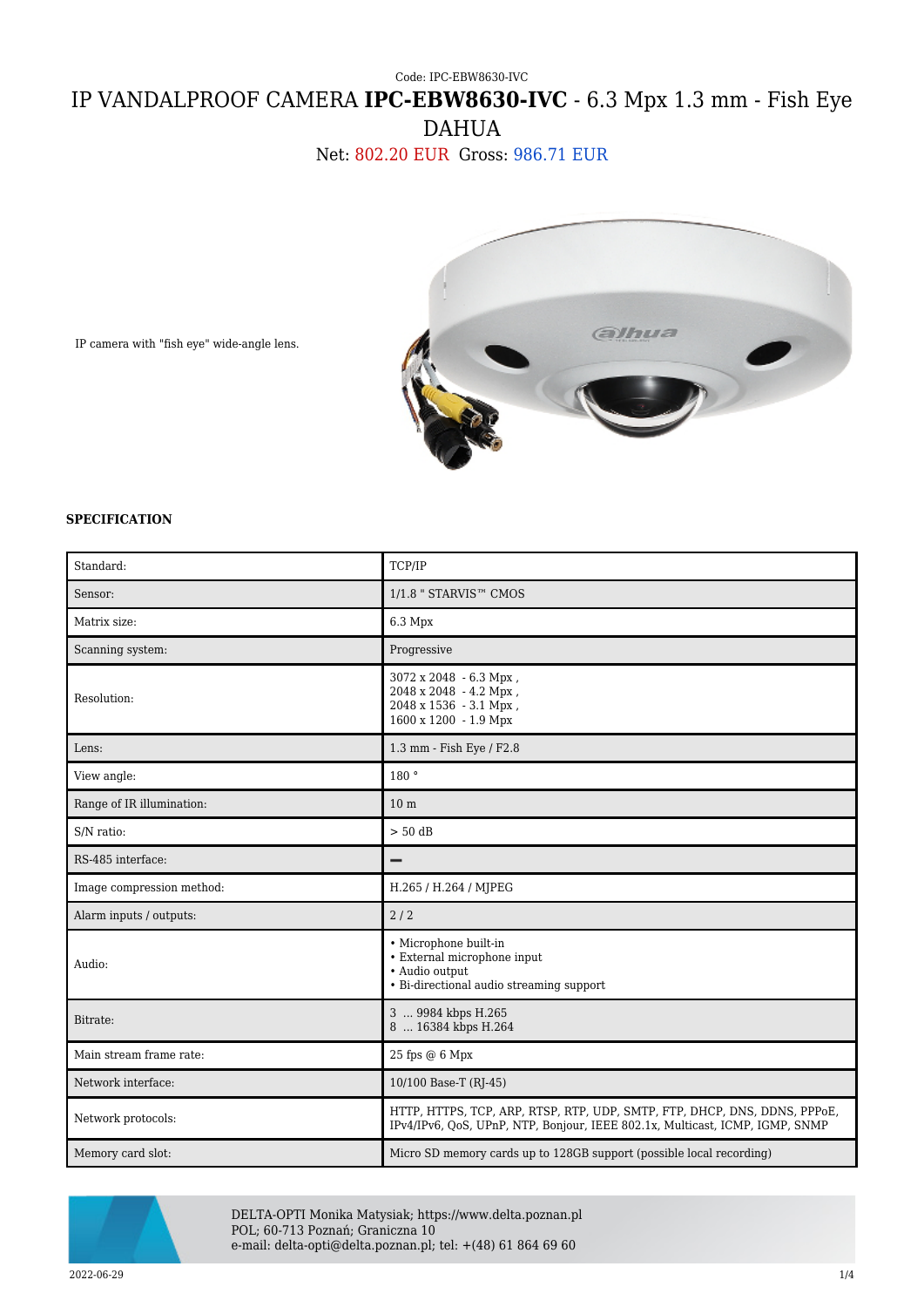| Mobile phones support:         | Port no.: 37777 or access by a cloud (P2P)<br>• Android: Free application DMSS<br>• iOS (iPhone): Free application <b>DMSS</b>                                                                                                                                                                                                                                                                                                                            |
|--------------------------------|-----------------------------------------------------------------------------------------------------------------------------------------------------------------------------------------------------------------------------------------------------------------------------------------------------------------------------------------------------------------------------------------------------------------------------------------------------------|
| Default admin user / password: | admin / admin                                                                                                                                                                                                                                                                                                                                                                                                                                             |
| Default IP address:            | 192.168.1.108                                                                                                                                                                                                                                                                                                                                                                                                                                             |
| Web browser access ports:      | 80, 37777                                                                                                                                                                                                                                                                                                                                                                                                                                                 |
| PC client access ports:        | 37777                                                                                                                                                                                                                                                                                                                                                                                                                                                     |
| Mobile client access ports:    | 37777                                                                                                                                                                                                                                                                                                                                                                                                                                                     |
| Port ONVIF:                    | 80                                                                                                                                                                                                                                                                                                                                                                                                                                                        |
| <b>RTSP URL:</b>               | rtsp://admin:hasło@192.168.1.108:554/cam/realmonitor?channel=1&subtype=0 -<br>Main stream<br>rtsp://admin:hasło@192.168.1.108:554/cam/realmonitor?channel=1&subtype=1 - Sub<br>stream                                                                                                                                                                                                                                                                     |
| <b>WEB</b> Server:             | Built-in                                                                                                                                                                                                                                                                                                                                                                                                                                                  |
| Max. number of on-line users:  | 20                                                                                                                                                                                                                                                                                                                                                                                                                                                        |
| ONVIF:                         | 16.12                                                                                                                                                                                                                                                                                                                                                                                                                                                     |
| Main features:                 | • IVS analysis - crossing the line (tripwire), intrusion, FishEye Intellent<br>• Heat map - the selection in the image by corresponding colors the areas with<br>different traffic<br>• 3D-DNR - Digital Noise Reduction<br>• Possibility to change the resolution, quality and bit rate<br>• Time mark and image description<br>• Image rotation and mirror<br>• Configurable: brightness, contrast, saturation<br>• Privacy zones<br>• Motion Detection |
| Vandal-proof:                  | <b>IK10</b>                                                                                                                                                                                                                                                                                                                                                                                                                                               |
| Power supply:                  | $\cdot$ PoE (802.3af),<br>$\cdot$ 12 V DC / 1 A                                                                                                                                                                                                                                                                                                                                                                                                           |
| Power consumption:             | $\leq$ 12 W                                                                                                                                                                                                                                                                                                                                                                                                                                               |
| Housing:                       | Dome - Metal                                                                                                                                                                                                                                                                                                                                                                                                                                              |
| Color:                         | White                                                                                                                                                                                                                                                                                                                                                                                                                                                     |
| Operation temp:                | -30 °C $\ldots$ 60 °C                                                                                                                                                                                                                                                                                                                                                                                                                                     |
| "Index of Protection":         | <b>IP67</b>                                                                                                                                                                                                                                                                                                                                                                                                                                               |
| Weight:                        | $0.61$ kg                                                                                                                                                                                                                                                                                                                                                                                                                                                 |
| Dimensions:                    | $\emptyset$ 150 x 51 mm                                                                                                                                                                                                                                                                                                                                                                                                                                   |
| Supported languages:           | Polish, English                                                                                                                                                                                                                                                                                                                                                                                                                                           |
| Manufacturer / Brand:          | <b>DAHUA</b>                                                                                                                                                                                                                                                                                                                                                                                                                                              |
| Guarantee:                     | 3 years                                                                                                                                                                                                                                                                                                                                                                                                                                                   |

## **PRESENTATION**

Mounting side view:

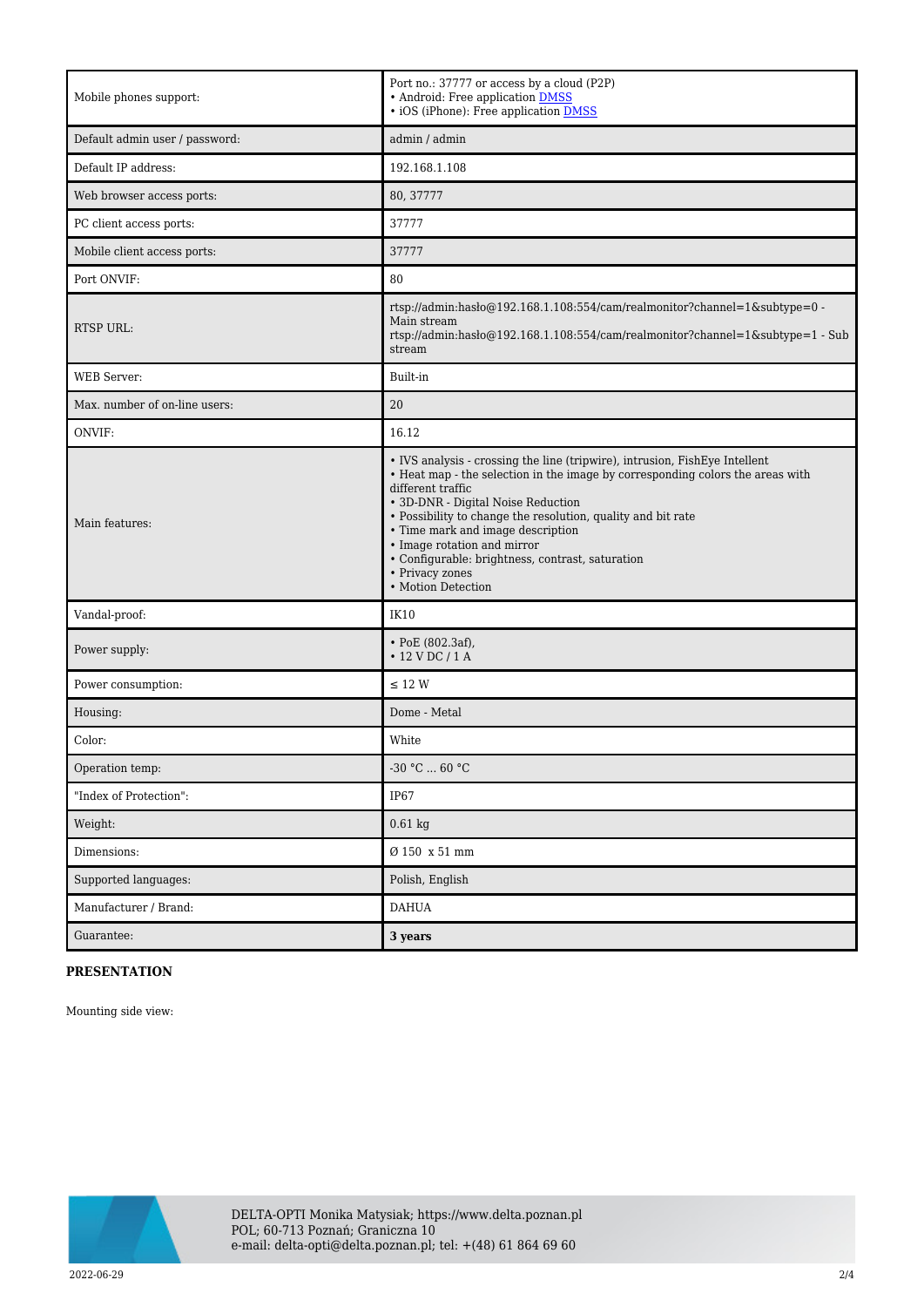

Connectors description:



Micro SD card slot is located inside the camera:



Operation modes:



DELTA-OPTI Monika Matysiak; https://www.delta.poznan.pl POL; 60-713 Poznań; Graniczna 10 e-mail: delta-opti@delta.poznan.pl; tel: +(48) 61 864 69 60

2022-06-29 3/4